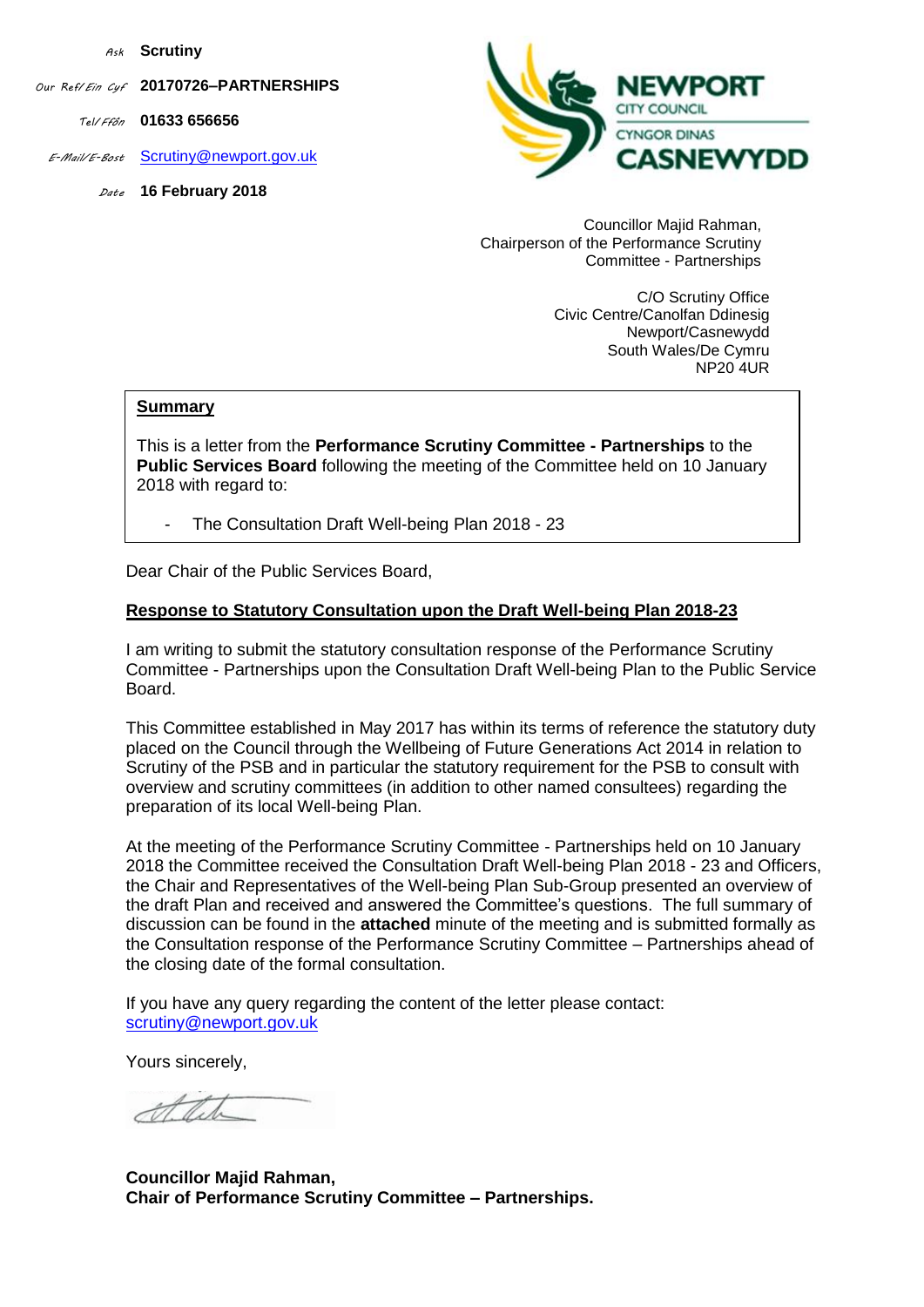# **Extract of the Minutes of Performance Scrutiny Committee – Partnerships held on 10 January 2018 at 5pm**

## **Consultation Draft Well-being Plan 2018 - 23**

Invitees:

- Rhys Cornwall Head of People and Business Change;
- Tracy McKim Partnership Policy and Involvement Officer;
- Emma Wakeham Senior Policy and Partnership Officer;
- Andy Robinson Natural Resources Wales;
- Jeff Scrivens South Wales Fire and Rescue Service.

The Head of People and Business Change provided the Committee with an overview of the consultation process for the Draft Well-being Plan. It was advised that delivery and development of the Well-being Plan is a statutory duty and has to be produced and reviewed after 12 months. Following the consultation process, the final draft would be approved and adopted in May 2018. It was explained that the plan was developed following the Wellbeing assessment.

Members discussed sustainable travel including plug in points for electronic cars at Civic Offices and at other locations around Newport. The Committee were informed that this was currently being looked into.

Members welcomed the strategic plan for all partners, and queried how the plan would be measured on a year to year basis to see if it is working. Members were advised that the Performance Measurement Framework is to be developed and will be signed off by the Public Services Board. Members were also advised that as part of the consultation they asked which of the five interventions were the most important to the wellbeing of the city.

The Committee queried how the Well-being Plan would contribute to making a more Equal Wales. Members were advised actions in the plan would address aspects like inequality of health, preventable diseases and improving health across Wales.

The Committee raised the importance of visitors to Newport and the need to improve people's perceptions to encourage visitors to Newport. Members noted the need for a travel plan for sustainable travel, inter-city travel and the need to have the right prices and times convenient for people to use.

The Committee discussed references to the Welsh Language in the plan, and Members felt that the links between the objectives and welsh language was not made clear within the plan. Members were also advised that the intention from the development of the plan had been to embed the Welsh Language within the document and thread it through every objective.

Members queried if the partners would be working with a baseline and asked why some measures are "number of" and some are "% of", why have both measures? Members were advised that there had been a lot of indicators available nationally and for Newport but they were annual, not quarterly. Consultees were being asked which to prioritise for the first year. They were also advised that the measures were taken from what is currently being measured.

Members asked on what the accountability arrangements were for the plan, and who the PSB were accountable to. Members were advised that the PSB was accountable to Welsh Government, and in Legislation and Guidance the Public Service Board must report to Scrutiny who had overview of the plan. Each of the statutory bodies would have accountability arrangements within their organisations and the success of the PSB would be embedded within each of these structures and it was not in any of the partners' individual or collective interest to fail.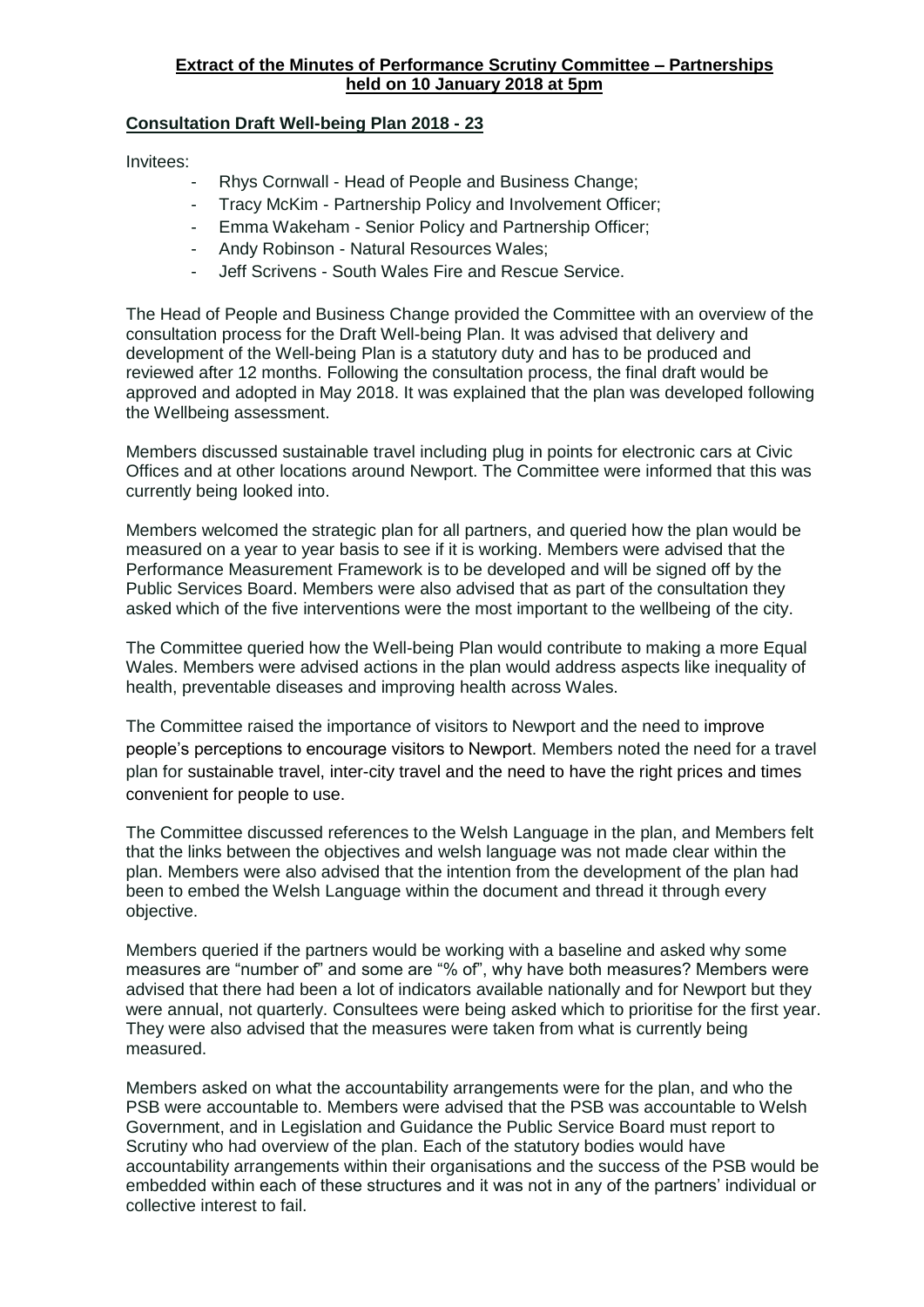# **Extract of the Minutes of Performance Scrutiny Committee – Partnerships held on 10 January 2018 at 5pm**

Members queried how the objective outcomes were to be measured. The Committee were advised that data was available for some of the objectives, but there would be some indicators that would need to be developed. Members asked if the data that was being used was from Census' data or has our own data been created. It was advised that work we need to start looking at how we are developing indicators. Work is taking place at national level but indicators specifically for Newport may be needed to be developed.

It was clarified that the Police were not a statutory partner but were statutory invitees; however there is a shared statutory responsibility in Community Safety which is part of the regional framework.

It was asked if there had been any discussions with members of the private sector and if so, how are they involved. It was advised that there has been involvement in the workshops with 15 organisations through Newport BID (Business Improvement District) and other partnerships, and are looking for wider involvement from the population.

Members queried if something drastically changes in Newport such as large businesses moving in, can the plan be revisited. Members were advised that the plan has to be reviewed every 5 years but it can be reviewed at any time, at the PSBs discretion.

Members discussed the number of replies in the previous consultation in the Newport Citizens Panel and the number of people expected to contribute to this consultation and noted that noting that the number seemed small compared to the population of Newport. It was clarified that feedback was really good at the wellbeing assessment stage, with more than 2000 replies including young people and schools, that fed into the draft Wellbeing Plan currently being consulted upon the consultation process was still underway.

The Chair commented on the amount of work required of the partners for the implementation of this plan, queried what would be the impact of this on resources and how the partners would work together and effectively pool resources. It was advised that these were some of the key challenges. Creating the community profiles had been a huge commitment for all partners, and had been the first risk. That had provided confidence that the commitment would continue. The next big challenge would be to bring all the information together and monitor it to ensure that it produces value for money and making sure everything is being done well.

Members raised a number of issues that could impact on the delivery of the Draft Well-being Plan including: the City Region Plan; electrification of the railway, Metro, M4 Relief Road etc. and queried why there were not included in the Plan. The Overview and Scrutiny officer advised that public transport was included in the Sustainable Travel Integrated Intervention, but also clarified that while the issues raised would impact upon Newport, they were not deliverable by the PSB partners and this draft plan was the PSB partners' strategic document for things identified they can work together to achieve, following engagement with public and consultation with businesses.

The Overview and Scrutiny Officer reminded Members of the role of the Committee in considering this Draft Wellbeing Plan, which was to:

- *Take a forward look at what the partnership plans focus on in the Draft Wellbeing Plan;*
- *Assess:*
	- *How local objectives have been identified and prioritised;*
	- *How the partners have worked together to develop the plan;*
	- *How the partners plan to work together to achieve the next steps;*
	- *How the objectives of the individual partners have been reflected and integrated into the joint plan.*